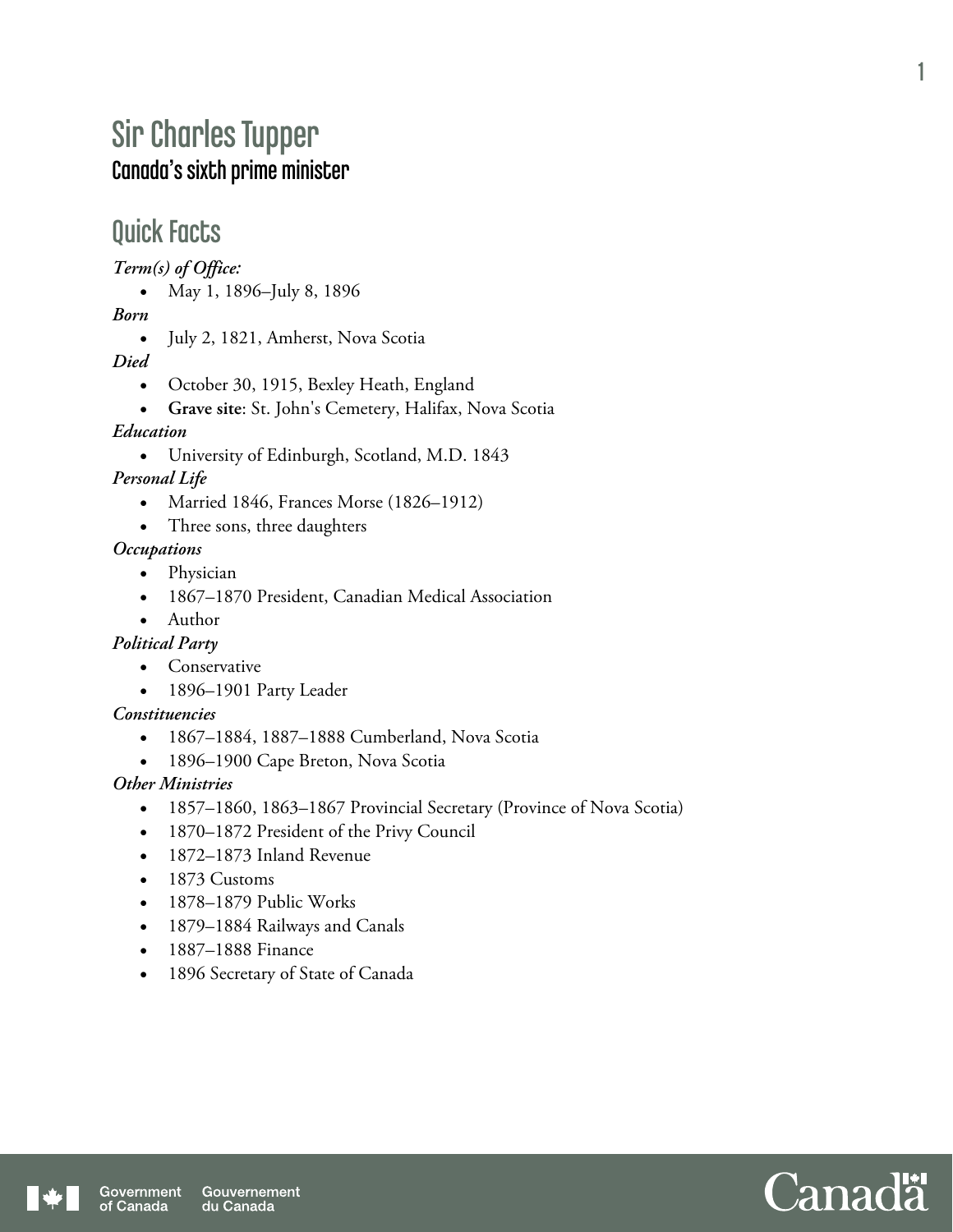#### *Political Record*

- Premier of Nova Scotia 1864–1867
- Participant in the Confederation Conferences of Charlottetown 1864, Quebec 1864, and London 1866
- Father of Confederation 1867
- Construction of the Canadian Pacific Railway 1879–1884
- High Commissioner to the United Kingdom 1884–1887, 1888–1896
- Leader of the Opposition 1896–1901

# **Biography**

*The human mind naturally adapts itself to the position it occupies. The most gigantic intellect may be dwarfed by being cabin'd, cribbed and confined. It requires a great country and great circumstances to develop great men.*—Charles Tupper, 1865

By reason of his personal skills and experience, no one had greater qualification to be prime minister than Charles Tupper. It is one of the strange quirks of fate and Canadian history that he served the shortest term of office of any prime minister.

Charles Tupper was born in Amherst, Nova Scotia in 1821, the son of a Baptist minister. He was educated at Horton Academy in Wolfville and trained as a doctor in Edinburgh, Scotland. After returning to Canada in 1843, Tupper established a practice in Amherst.

He entered politics in 1855 when he ran for the Conservative party in Cumberland riding. To the astonishment of all, the young Tupper defeated the renowned Reform candidate, Joseph Howe. By 1864, he was Premier of Nova Scotia. Tupper supported the Confederation movement and participated as a delegate at the Charlottetown, Quebec and London Conferences. It was primarily through his efforts as a Father of Confederation that Nova Scotia joined the union in 1867, despite the strong anti-Confederation movement in the province. The same year, Tupper ran for the federal Parliament and was the only Nova Scotia member supporting Confederation to be elected.

He turned down a position in Cabinet, knowing that political expediency required Prime Minister Sir John A. Macdonald to offer ministries to others. In fact, Tupper went so far as to persuade the anti-Confederation supporter Joseph Howe to accept the union and join Macdonald's Cabinet in 1869. Such loyalty and self-sacrifice earned Tupper an unofficial position as Macdonald's right-hand man. In 1870, Tupper became President of the Privy Council, Minister of Inland Revenue in 1872 and by the next year, he was Minister of Customs.

When the Conservatives returned to power in 1878, Tupper became Minister of Public Works and the following year, Minister of the newly created portfolio of Railways and Canals. During this period, he oversaw the completion of the Canadian Pacific Railway. In 1884, Tupper resigned from Cabinet, having been appointed Canadian High Commissioner to Great Britain the previous year.



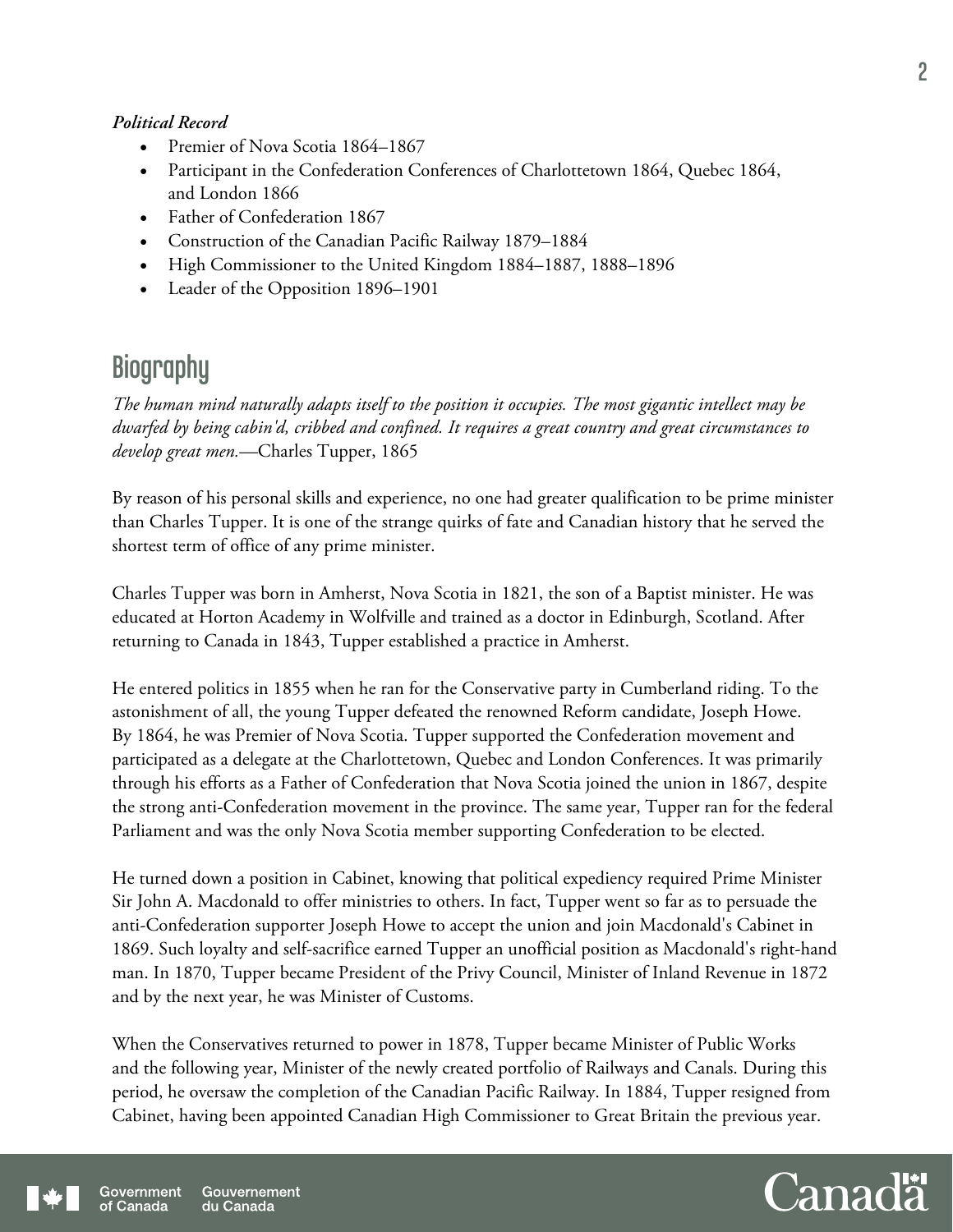He returned for 16 months in 1887 to serve as Minister of Finance and then resumed his post in London.

To some members of the Conservative party, Tupper was the natural successor to Macdonald when the old chieftain died in 1891. However, he was passed over in favour of John Abbott and then John Thompson in 1892. Upon Thompson's death in 1894, Tupper was once more put forward. The choice resided with the Governor General, Lord Aberdeen, who had the power to appoint a successor if a prime minister resigned or died while still in office. Lord Aberdeen had Liberal leanings and found Tupper too "Conservative" for his liking. Tupper's reputation as a philanderer shocked Lady Aberdeen, whose opinions had considerable influence on her husband. Mackenzie Bowell became prime minister in 1894. The Aberdeens held out against Tupper even during the Cabinet Revolt of January 1896 which attempted to oust Bowell. Lady Aberdeen suggested to her husband that he call upon the Opposition, rather than Tupper, to form a new government. Bowell remained prime minister, but the Conservatives offered Tupper a Cabinet post. A by-election gave him a House of Commons seat from which Tupper effectively led the party. When Bowell resigned in April 1896, Aberdeen appointed Tupper prime minister.

While in Cabinet, Tupper attempted to settle the Manitoba Schools Question, but the Opposition blocked passage of the bill. Time ran out for the Conservatives; their five years in office were up. As soon as Bowell had stepped down, they were forced to call an election. In spite of Tupper's aggressive campaign, the Tories could not win. There had been too many scandals, too many contentious issues and too many prime ministers. The Liberals won a resounding victory. Tupper remained leader of the Conservatives until 1901, having lost his seat in the election the year before.

Tupper's duration as prime minister may have been the shortest, but his marriage lasted longer than any other leader. He married Frances Morse, from a well-connected Amherst family in 1846, and they had six children. When she died in 1912, they had been married 65 years. One of their sons, Charles Hibbert Tupper, also had a distinguished career in politics and served as a Cabinet minister under Macdonald, Abbott, Thompson and Bowell.

## International Relations

Before becoming prime minister, Tupper had served as Canadian High Commissioner to Great Britain, and, as a member of Macdonald=s Cabinet in the 1880s, he had worked, unsuccessfully, for free trade with the United States.



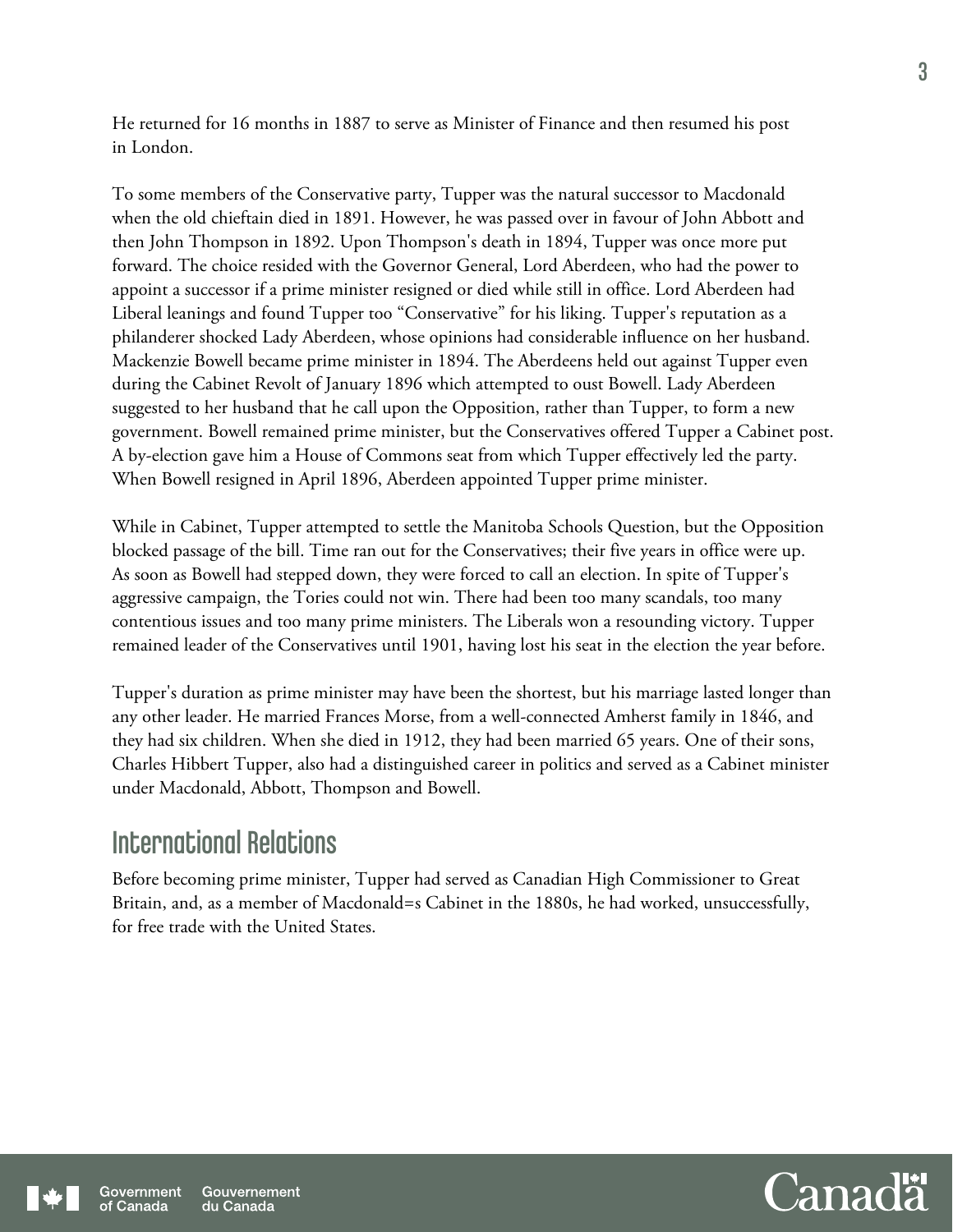## Anecdote

## Who's running this country, anyway?

Well one might have asked in 1896! At this time the governor general's role in Canadian politics is more than ceremonial; it's up to him to appoint a successor when the prime minister resigns while in office. In January 1896, the Conservatives are fed up with Prime Minister Mackenzie Bowell's indecisiveness over the Manitoba Schools Question. A Cabinet revolt tries to force him to resign in favour of Sir Charles Tupper. But Governor General Lord Aberdeen has Liberal leanings and finds Sir Charles too "Conservative" for his liking. Furthermore, Tupper's reputation as a philanderer is too much for Lady Aberdeen, whose opinions have considerable influence on her husband. Lady Aberdeen suggests to her husband that he call upon the Opposition leader rather than Tupper, to be the new prime minister.

To prevent this disaster, the Tory Cabinet revolt is called off and Bowell hangs on as prime minister. Tupper takes a Cabinet post and effectively leads the party from his seat in the House of Commons, which Bowell, as a Senator, cannot do. In April, Lord Aberdeen finally accepts Bowell's resignation and appoints Tupper prime minister. But by this time, the Conservatives have to call an election, which they subsequently lose. Thanks to Lady Aberdeen, Sir Charles Tupper serves the shortest term in office of any Canadian prime minister!

# **Bibliography**

Buckner, Phillip. "Tupper, Sir Charles", in *Dictionary of Canadian Biography*, Vol. XIV. University of Toronto Press, 1998, pp. 1014–1023. Issued also in French.

*Canada's Prime Ministers, 1867–1994.* [Ottawa]: National Archives of Canada, 1994.

*Canada's Prime Ministers, 1867–1994: Biographies and Anecdotes.* [Ottawa]: National Archives of Canada, [1994].

Durant, Vincent. *War Horse of Cumberland: The Life and Times of Sir Charles Tupper*. Hantsport, N.S.: Lancelot Press, 1985.

Granatstein, J.L. and Norman Hillmer. *Prime Ministers: Ranking Canada's Leaders*. Toronto: Harper Collins, 1999.

Library and Archives Canada. *Canadian Confederation*. "Sir Charles Tupper, 1821–1915." Updated: 2005-05-02. http://www.collectionscanada.gc.ca/confederation/023001-2420-e.html (June 8, 2009)

*The Life and Letters of the Rt. Hon. Sir Charles Tupper*. Bart., K.C.M.G. London: Cassell, 1916.